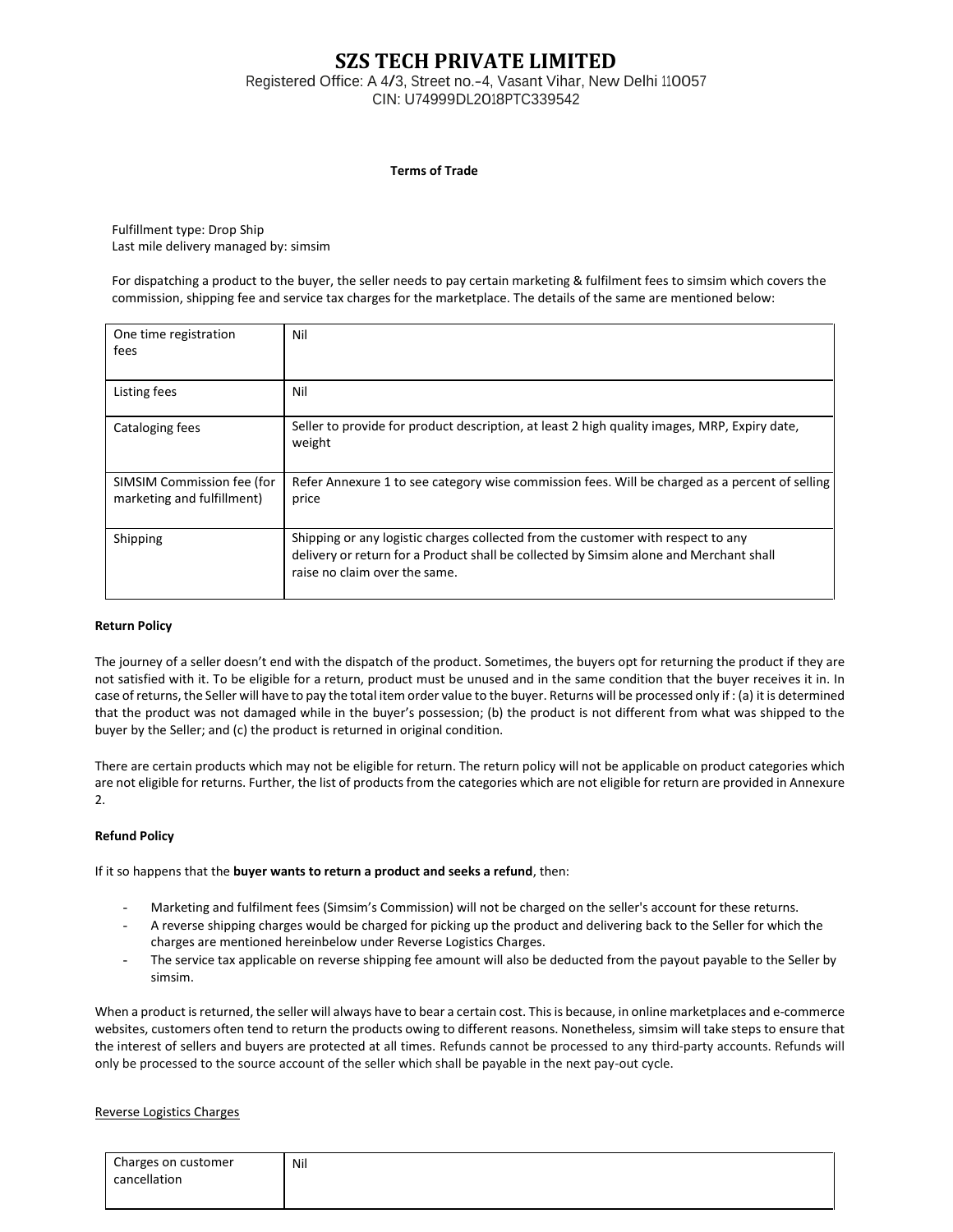# **SZS TECH PRIVATE LIMITED**

Registered Office: <sup>A</sup> 4/3, Street no.-4, Vasant Vihar, New Delhi 110057

CIN: U74999DL2018PTC339542

| Charges on customer<br>returns            | -                        | Reverse shipping fee will be charged as per the weight of the product. Rs. 100 for 0-<br>500 gm                              |
|-------------------------------------------|--------------------------|------------------------------------------------------------------------------------------------------------------------------|
|                                           | $\overline{\phantom{a}}$ | Rs. 50 for additional 500 gm                                                                                                 |
|                                           |                          | *Please note, sellers would be charged reverse logistics charges for all customer returns (Minimum shelf life of the product |
| shipped should be 9 months)               |                          |                                                                                                                              |
|                                           |                          | *Returns due to unsuccessful delivery to customers or customer cancellations prior to delivery completion are not charged.   |
| These returns are commonly termed as RTO. |                          |                                                                                                                              |
|                                           |                          |                                                                                                                              |

\*This policy is only applicable on returnable product category which is mentioned hereinabove.

# **Penalty & Other charges:**

| Type of penalty                    | <b>Description</b>                                                                                                                                           | Order date -<br>shipment date  | % of Amount | Max<br><b>Penalty</b> |
|------------------------------------|--------------------------------------------------------------------------------------------------------------------------------------------------------------|--------------------------------|-------------|-----------------------|
| Shipping SLA Breach                | Orders shipped after defined SLA in the system                                                                                                               | <=2 davs                       | Nil         | Nil                   |
|                                    |                                                                                                                                                              | 3 days                         | 20%         | ₹200                  |
|                                    |                                                                                                                                                              | 4 days                         | 30%         | ₹250                  |
| Merchant Self-<br>Cancelled        | Cancellations done by the merchant due to out-of-<br>stock or any other reasons. This will be treated as<br>merchant self-cancelled                          | MC within TAT $\leq$<br>2days) | 30%         | ₹300                  |
| <b>Merchant Auto-</b><br>Cancelled | System cancelled order post a defined shipping SLA<br>lhas been breached. This will be treated as merchant<br>auto-cancelled                                 | $MC + SLA$ breach (>3<br>days) | 20%+30%     | ₹200+₹300             |
| <b>Fake Product</b>                | In case any of the shipped product is found to be a<br>fake or a brand copy, a penalty of five times of the<br>selling price will be charged from the seller | <b>NA</b>                      | 500%        | <b>NA</b>             |

*\*MC - Merchant Cancellation*

Working Days will be considered from Monday to Saturday. Sunday will be treated as a holiday.

# **Terms of Payment**

| Payment Days | Payment will be processed on T+2 date, where T is the date of delivery<br>Only working days are included<br>Payment will be credited twice a week |
|--------------|---------------------------------------------------------------------------------------------------------------------------------------------------|
| Payout       | Payment will be collected by Simsim and seller will be paid at above mentioned<br>frequency net of simsim commission and charges                  |

### **Duties and Obligations of Sellers**

The Seller shall:

- upload the product description, images, disclaimer, delivery time lines, price and such other details for the products as required by the applicable laws to be displayed and offered for sale on online platform through simsim.
- ensure not to upload any description/image/text/graphic that is unlawful, illegal, objectionable, obscene, vulgar, opposed to public policy, prohibited or is in violation of intellectual property rights including but not limited to trademark and copyright of any thirdparty. Seller shall also ensure to upload the product description and image only for the product which is offered for sale through the online platform.
- provide full, correct, accurate and true description of the product as required by the applicable laws, so as to enable the customers to make informed decision.
- at all times be responsible for compliance of all applicable laws and regulations including but not limited to intellectual property rights, applicable tax, sale of goods, consumer protection, excise and import duties, drugs and cosmetics and advertisement.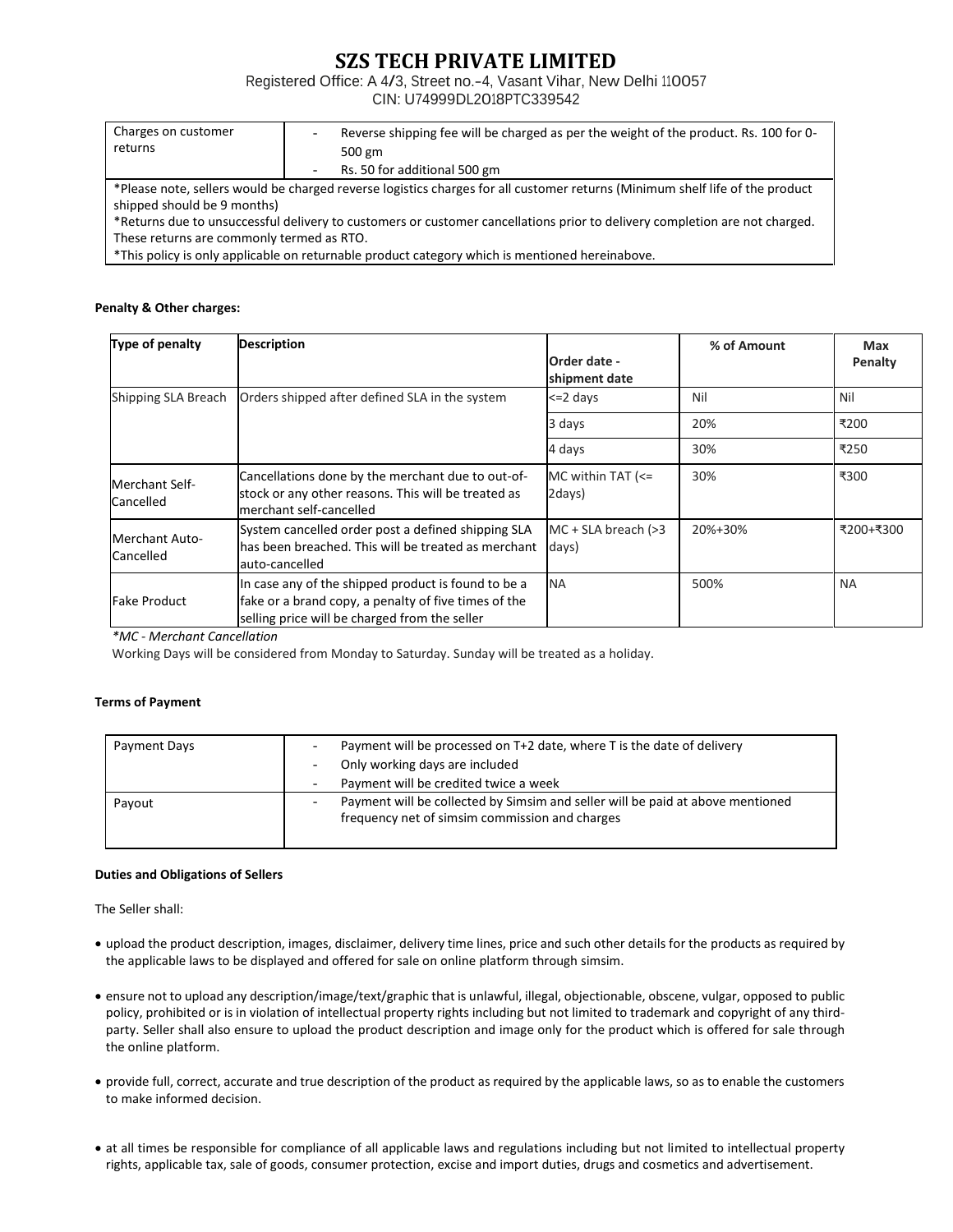# **SZS TECH PRIVATE LIMITED** Registered Office: <sup>A</sup> 4/3, Street no.-4, Vasant Vihar, New Delhi 110057 CIN: U74999DL2018PTC339542

- provide all relevant details about the goods and services offered for sale by the seller including country of origin which are necessary at the prepurchase stage along with the name and details of the importer, and any such guarantees, related to the authenticity or genuineness of the imported products.
- not offer any product for sale on simsim's platform, which are prohibited for sale, dangerous, against the public policy, banned, unlawful, illegal or prohibited under the applicable laws.
- not adopt any unfair trade practice whether in the course of the offer on simsim's e-commerce platform or otherwise and no seller shall falsely represent itself as a consumer and post reviews about goods or services or misrepresent the quality or the features of any goods or services.

### **Representations and warranties**

The seller represents and warrants that:

- all their obligations under these terms are legal, valid and binding obligations enforceable in law.
- they are an authorized business establishment and hold all the requisite permissions, authorities, approvals and sanctions to conduct their business and to enter into an arrangement with simsim. They shall at all times ensure compliance with all the requirements applicable to their business and for the purposes of this arrangement in accordance with the applicable laws. Further, they confirm that they have paid and shall continue to discharge all their obligations towards statutory authorities.

### **Confidentiality**

- The seller undertakes that they shall keep strictly secret and confidential and shall not disclose, divulge or reveal during the continuance of these terms of trade, the Confidential Information with any third party and where any Confidential Information is required to be disclosed to the competent authorities due to governmental or judicial order, the seller shall give the company prompt written notice, where possible, and use reasonable efforts to ensure that such disclosure is accorded confidential treatment and also to enable simsim to seek a protective order or other appropriate remedy.
- The term "**Confidential Information**" means information relating to these terms and/or simsim's existing or contemplated products, any/all information, proprietary materials or intellectual property rights including all technical and non-technical information concerning the business and its operations, trade marks (in every form and media) now known or that may be known in future information, services and/ or service plans, bills, reports, statistic, customer data, trade secrets, inventions, technologies, processes, methodologies, concepts, data, designs, reports, records, formulae, analyses, costs, prices or discount structure, names, customer lists, customer's personal information, finances, administrative, marketing plans, business plans, strategic plans or business opportunities, technical specifications, documentation, agreements, deeds and other materials contained in or related to any of the foregoing.

#### **Indemnification**

• The seller shall defend, indemnify and hold harmless simsim, its directors, officers, employees, representatives, agents from and against all losses, damages, claims, suits, legal proceedings and otherwise howsoever arising from or in connection with any claim including but not limited to claim for any infringement of any intellectual property rights or any other rights of any third party or of law, leak of any Confidential Information, the breach of any of the seller's warranties, representations or undertakings or in relation to the non-fulfilment of any of its obligations under these terms of trade or arising out of the seller infringing any applicable laws, rules or regulations.

### **Seller Protection Fund Claim ("SPF")**

The SPF is a protection fund created to minimize the loss of sellers in case of damaged/incorrect returns. To minimize the loss of sellers in case of damaged/incorrect returns, simsim compensates its sellers when the returned item received from customers is in an unacceptable state or is entirely different from what was originally shipped. Seller can raise an SPF claim by filling in the necessary details and uploading the required documents/images on this link [https://docs.google.com/forms/d/e/1FAIpQLSfOsq\\_ZL7jFD9ac-](https://docs.google.com/forms/d/e/1FAIpQLSfOsq_ZL7jFD9ac-AjrNRQw7Ns0kla_4xQAxdyUagR0-qzoxg/viewform)[AjrNRQw7Ns0kla\\_4xQAxdyUagR0-qzoxg/viewform](https://docs.google.com/forms/d/e/1FAIpQLSfOsq_ZL7jFD9ac-AjrNRQw7Ns0kla_4xQAxdyUagR0-qzoxg/viewform) and accordingly simsim can investigate the matter and settle the claim as per its policy, a draft of the same will be shared by the Seller at the time of registration by the Seller.

Below are a few situations where seller can raise an SPF claim: -

The shipment was damaged. (Minor/Major/Box)